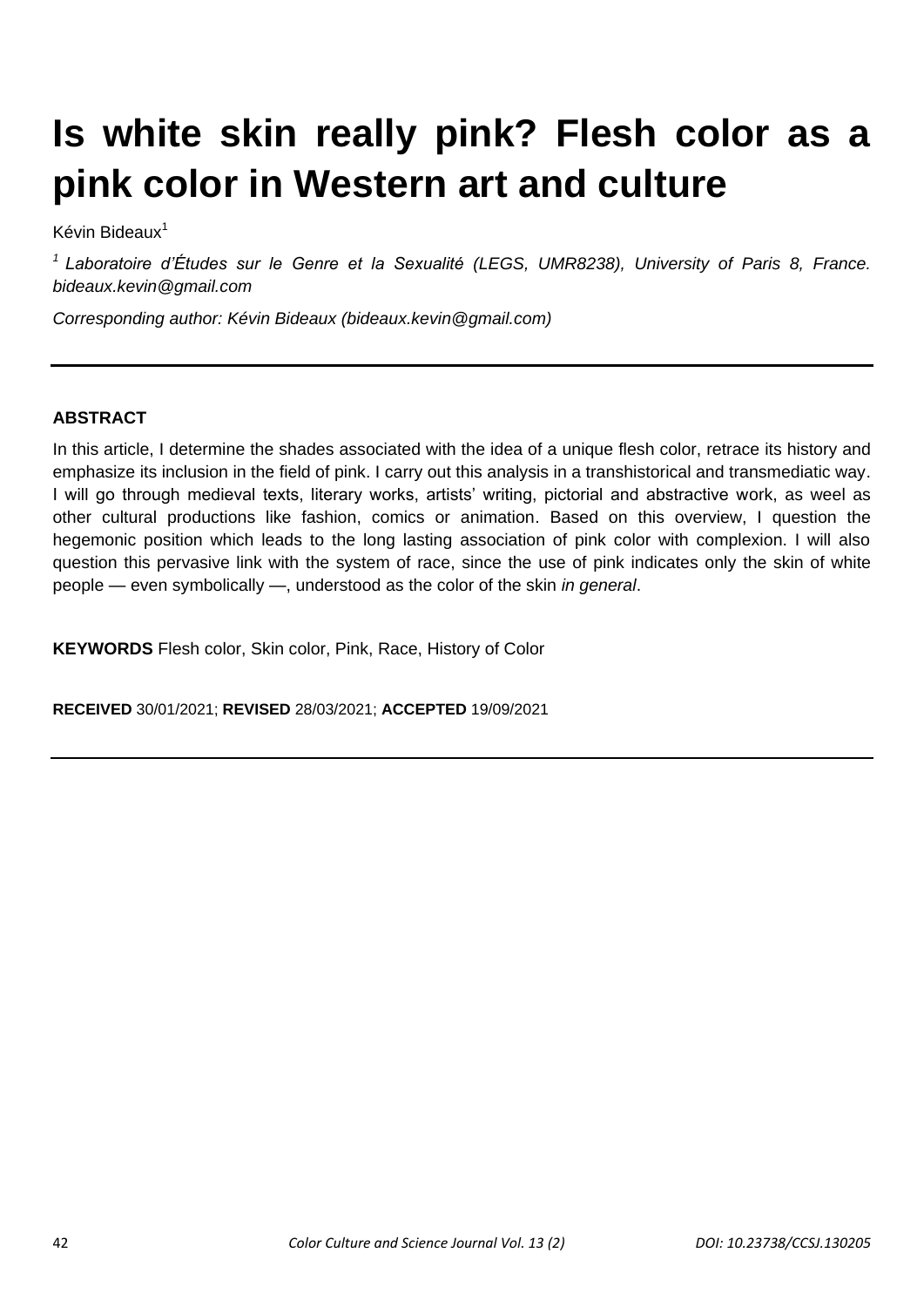## **1. Introduction**

Usually used to designate the color of the skin, the term "flesh" is a synonym of "complexion", or "skin tone". Many links cross path between the flesh color and the nuance we now designate as "pink", from medieval painting manuals to contemporary arts and fashion trends. More specifically, pink is used as a "flesh color" when it comes to representations of Caucasian skin — seen as typical of the so-called "white skin" — in painting, but also in sculpture, cartoons and comics (think of the pink face of Disney's Cinderella). Contemporary fashion and cosmetics also designate by the word "flesh" a set of products whose colors are supposed to refer to the color of the (white) skin. Regarding the naming of make-up products, the word "flesh" has been replaced by the term "nude", which is supposed to refer to a certain idea of "natural", that is to say without artifice. In literature, authors use pink to describe white skin too. In the poem "À une robe rose" by Théophile Gautier, the pink fabric of a dress is associated with the "light pink" color of a woman's skin (Gautier, 1850). Likewise, from a lexicological point of view, the flesh color is also considered as a shade of pink, after the skin tone of white people (Mollard-Desfour, 2002; Kuriki *et al.*, 2017; Zimmermann *et al*., 2015).

However, the color of white skin is really neither pink, nor the same from one individual to another (due to tan, age, health, etc.). This specific generalization and simplification of the complexion of a large social group is actually associated with the concept of race. Race is a system of categorization and hierarchization of individuals according to morphological and/or cultural criteria. Skin color is one of the main criteria for forming these categories and the category of white people, to which the color flesh pink refers, is then symbolically and socially opposed to a broader set of non-white people [1] (and thus not represented by flesh pink) (Blanchard, Boëtsch and Chevé, 2008).

Similarly, several contemporary artists used pink as the one color that symbolically refers to the bodily experience common to all human beings. In these cases, pink relates to the flesh understood as mucous or as what is subcutaneous. Pink can then signify the organicity of the body, the experience of human life in a philosophical sense, or even the emotions perceived through the skin, therefore providing a psychological dimension to the color.

The purpose of this article is to outline how pink became the generic color of the (white) skin, but also how this generic color has become capable of signifying the very concepts of flesh, life and humanity. Based on a transmedia and transhistorical study, I will study how pink has become, over the centuries, the color emblem of white skin in Western cultures, then symbol of human color taken as a whole. I will also show how this construction intersects with the concept of race, and therefore how pink participates in its own way in the symbolic superiority of white people over non-white people.

## **2. The Flesh Color in Western History of Painting**

In painting, the term "flesh" is employed as an equivalent to the rendering of the skin. "Flesh" is understood as a color term which designates the skin of white people as a whole. It often remains the only dermatological type represented by Western artists and approached by treaties on the arts. Skin appearance is historically at the center of the concerns of European artists, especially painters. Indeed, the representation in painting of the appearance of the color of human skin is a complex and technical challenge, "an inaccessible chimera" (Pernac, 2008). Ever since the time of the Ancient Greeks and Romans, the complexion was not limited to selecting color, but was rather a question of arranging the shadows and lights in order to provide the illusion of volumes (Lichtenstein, 1999), and also to transmit "the expression of the flesh" in all its dimensions, including tactile (Diderot and Le Rond d'Alembert, 1766). The qualities of the flesh in paint are also described with the Italian term *morbidezza* which means "suppleness", "softness", "tenderness" and "blur", a range of words which refers to the texture of the flesh and not to its color.

It was not until the end of the Middle Ages that representations of the flesh became a real object of technical study which would occupy artists as much as their commentators for centuries. The flesh became more complex in the *Duecento* with the application of a *verdaccio* base [2] on which was applied other layers to give the illusion of volume. From the  $14<sup>th</sup>$  century, the complexions produced by superimposing layers of colors, sometimes transparent (glaze), had a finesse never obtained until then (Laneyrie-Dagen, 2006), reaching a striking realism in the works of artists such as Jan Van Eyck (Fig. 1) or Raphael. Still in the Middle Ages, *tempera* emerged alongside the encaustic technique which had endured since Antiquity, becoming the majority technique. It allowed painters to widen their palette by diluting the pigments in different glue or eggbased solutions. The *tempera* technique was supplanted by oil painting at the end of the Middle Ages (around 1500), which allowed painters to obtain the most beautiful flesh in the history of painting (Magnain, 2009).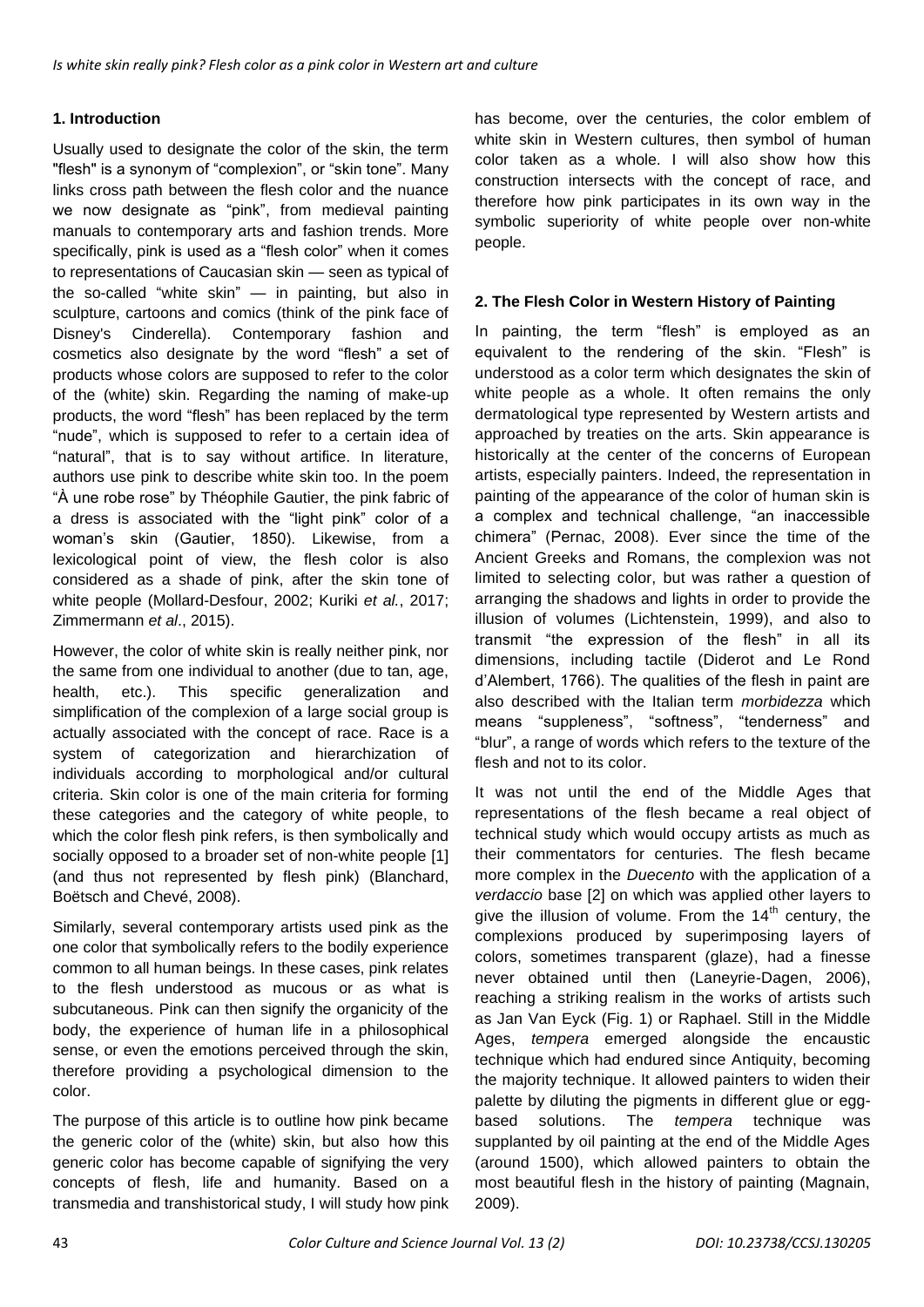

*Fig. 1. Van Eyck J. (1435) Madonna of Chancellor Rolin. Oil on panel, 66 × 62 cm. Paris, Musée du Louvre (1271). Photo: The York Project, via Wikimedia Commons (CC 0).*



*Fig. 2. Lagrenée L.-J.-F. (1767) Mercury, Herse and Aglauros. Oil on canvas, 55 × 70 cm. Stockholm, Nationalmuseum (NM 839). Photo: Bodil Beckman/ Stockholm Nationalmuseum (CC PD).*

The exact color of the flesh color in painting remains difficult to define. It actually corresponds to a wide spectrum of shades, often clearer on representations of women (Frost, 2010), more or less reddish depending on the emotional state of the character (embarrassment, anger, etc.). Several treatises on medieval pictorial techniques offered a wide variety of recipes with multiple mixtures based on green, blue, ocher, white and red, making it possible to imitate the flesh colors (e.g. Cennini, c.1390/1859). However, cinnabar red and whitewash are commonly used in these recipes, i.e. shades of pink (red mixed with white) (Gettens, Feller and Chase, 1972).

At the end of the Quattrocento, flesh color was called incarnato (from the Latin carne, "flesh") and assimilated to red. Incarnato later gave the color term "incarnate" which Diderot used to describe the color of blood that shines through the skin of the characters in an oil on canvas by Louis-Jean-François Lagrenée (Fig. 2) (Diderot, 1876). The incarnate evokes indeed the blood which circulates under the skin and which tints it by transparency, as "under the blow of a categorical imperative of the in-between: between surface and depth" (Didi-Huberman, 2008). The French lexicographer Annie Mollard-Desfour does not succeed in precisely determining the shade corresponding to the French term incarnat (incarnate): she classifies it in her dictionary of red as "more or less bright red" (Mollard-Desfour, 2009), but also in that of pink, describing it as a "bright pink" (Mollard-Desfour, 2002).

### **3. An explanation about Pink as a Flesh Color**

The skin is physiologically made up of several layers (epidermis, dermis, hypodermis), bearing each specific structural and chemical properties, but also their own color. The complexion perceived by our visual apparatus then results from the superposition of these layers perceived through transparency. Physicist Caroline Magnain has established a relationship between the dermatological structure of the skin and the pictorial representations of Caucasian skin tone, by analogy between the superposition of skin tissues and the layers of matter deposited on the canvas (Magnain, 2009). Hegel also pointed out that the color of the flesh in painting reflects the different colors of the organic layers of the body: the transparent yellow of the skin, the red of the arteries, and the blue of the veins, to which are added gray, brown and green tones (Hegel, 1848). Thus, this even apply with abstract works. The pink monochromes of the American painter Marcia Hafif (Roman Paintings, 1986) are spectroscopically similar to real skin, due to the superimpositions of successive layers of pigments (red, blue, and yellow) taking up the stratified biological structure of the skin (Magnain, 2009).

There is therefore a biological reason for the multiple visual representations of white skin by pink shades in Western artistic and cultural productions. However, even if we intend to exclusively restrict our focus on white skin,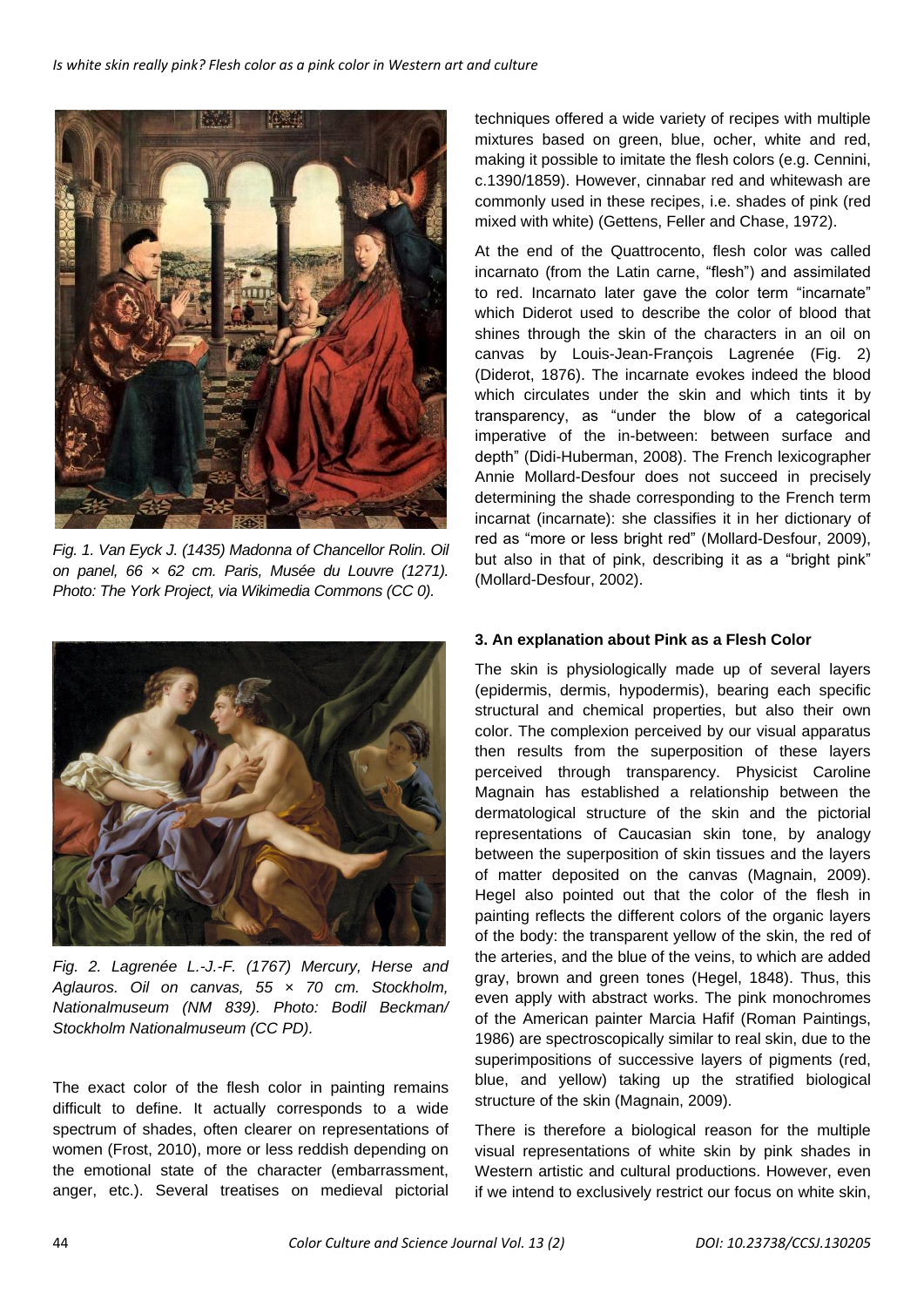this only outline that all skin tones do not have the same color. Accordingly, painters have thoroughly criticized the shades of "flesh color" offered by the merchants of colors for being too pink to be able to account for the entire white complexions (Magnain, 2009).

The sampling carried out on images answering the keywords "flesh color" and "nude color" collected on the internets allows identifying shades corresponding to the flesh color nowadays [3]. Such methodology obviously has many limitations, such as the restriction to digital images or the subjectivity in determining the main color of each image. Nevertheless, the point is not as much to define what is flesh color or nude, but more to circumscribe a non-exhaustive set of colors corresponding to the effective uses of these designations. Moreover, the collecting of digital images that this methodology implies seems appropriate, since the designation "flesh color" is nowadays mainly used in fashion (especially underwear) and cosmetics (no photograph of painting is included in the sample) [4]. This analysis thus shows that the flesh (or nude) color corresponds to a wide spectrum of shades, which includes a certain amount of pink or pinkish shades, but also a lot of brown, orange, yellow and gray ones (Fig. 3; Fig. 4). We observe also a simplification of numerous skin tones to the single term "flesh color" (which is often describes as pink), analogous to the simplification of people with Caucasian complexions to the single designation "white people" (who are anything but white).



*Fig. 3. Color chart obtained from the collection of hundred pictures answering the keywords "flesh color" on the internets. January 2020. Photo: K. Bideaux (CC BY-NC-ND).*



*Fig. 4. Color chart obtained from the collection of hundred pictures answering the keywords "nude color" on the internets. January 2020. Photo: K. Bideaux (CC BY-NC-ND).*

### **4. Flesh color, Race and Whiteness**

The existence as well as the recurring use of a single term to designate all complexions, leads me to question flesh color in articulation with the concept of race. Skin color has indeed always participated in the construction of individual and collective identities, related to the racial system of classification of individuals according to their complexion (Blanchard, Boëtsch and Chevé, 2008). Mechthild Fend specifies that it is no coincidence that the term "skin color" appeared in the second half of the 18th century simultaneously in theory of French art and racial anthropology: both discourses grant the symbolical and social superiority of white skin as the universal ideal and standard of beauty (Fend, 2005).

White skin has indeed been associated since Antiquity with beauty — especially the female one (Pelletier-Michaud, 2016) —, and youngness (Garo, 2008). It is still deemed as a beauty ideal to be reached in black African communities (Emeriau, 2009). The blushing skin of embarrassed white women has also become a means for painters to bring eroticism to their canvas, also linking white skin to desire and sexuality (Fig. 5).

In addition, the history of Western art is also ethnocentric: critics and institutional exhibitions or acquisitions visibilizes the production of Caucasian artists, who themselves have mainly represented Caucasian characters (Fernandez-Sacco, 2001). Furthermore, when non-white people were depicted in paintings, they have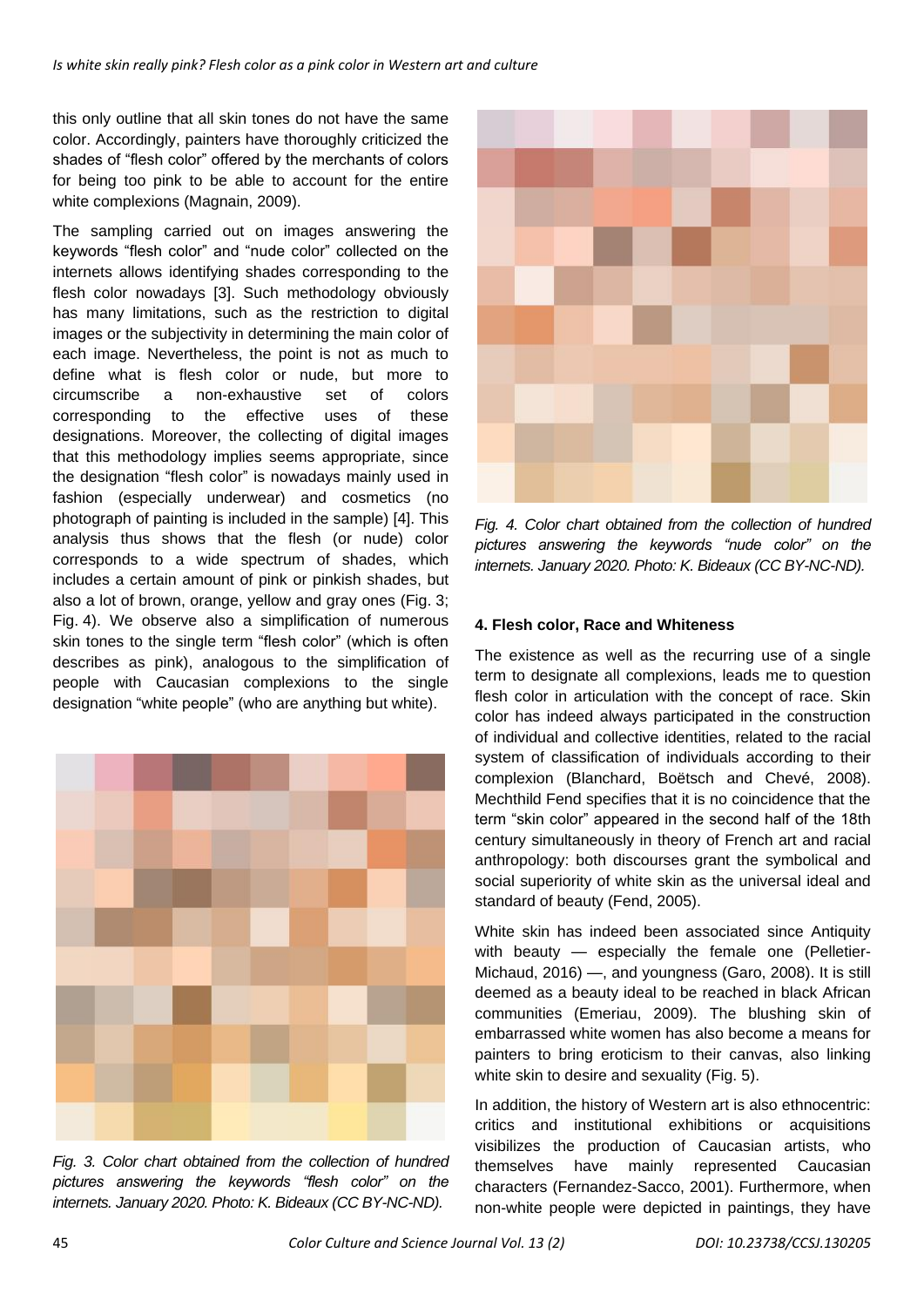historically been portrayed through a racial and colonial perspective (Lafont, 2019; Lewis, 1996).



*Fig. 5. Honthorst (van) G. (1625) Smiling Girl, a Courtesan, Holding an Obscene Image. Oil on canvas, 81,3 × 64,1 cm. Saint-Louis, Saint-Louis Art Museum (63:1954). Photo: Saint-Louis Art Museum (CC 0).*

Whiteness not only dominates in the field of representations, but also gives the impression that it is a norm. This last element would explain why the color term "flesh" was constructed only on the color of white people, given that they represent a majority or even universal model. We can therefore say that the flesh color has a relationship with whiteness, a concept that designates the white social, cultural and political hegemony faced by ethno-racial minorities, as well as a mode of problematizing social relations of race (Garner, 2007). Using flesh color in cultural and artistic productions, as well as considering that everyone has the same complexion, *i.e.* a white one, could be consequently considered as a symbolic violence (Bourdieu and Passeron, 1970) for non-white people. This enduring vision still allows the maintenance of an unequal hierarchy based on race, by incorporating social, cultural and aesthetic classifications according to skin color. The French anti-racist activist Rokhaya Diallo recalled for example that pink-beige color of sticking plasters, as well as the "nude" trend in fashion, was designed for the comfort of white people. These plaster indeed matches their skin color, while they are extremely visible on black skins (Diallo, 2018).

### **5. Flesh Color as "Human being" symbol**

Sometimes, pink used as skin color by contemporary artists can bear a symbolic dimension, which is dissociated — at least in part — from the strict representation of the skin. It is a question of transmitting the idea of flesh/skin, and of associating a precise symbolism with it. For example, the impasto of colored plaster by the Italian artist Ettore Spalletti are mineral and powdery, and at the same time give an impression of life through a play of depth and subtle nuances. His work shows the rendering of the flesh that only oil usually does. Spalletti himself rightly referred to the skin when talking about his work, stressing the link between the pigment and dermatological variations: "pink has no fixity: it is the pigment of the skin that changes according to our moods" (Boudier, 2018).

As many previous studies have shown, colors and emotions are indeed linked (Simmons, 2011; Clarke and Costal, 2008): theorist of affects Brian Massumi explains that colors are capable of directly affecting the body, "[r]eflexively (that is to say, non-reflectively) in an immediate nervous response" (Massumi, 2005). The skin is therefore an interface between the inside and the outside, at the intersection of the Self and the Other and thus becoming a field of expression, experimentation and confrontation (Dagognet, 1998). In the film *Pieles* (2017), the Spanish director Eduardo Casanova follows in their intimacy several protagonists with bodies considered to be out of the ordinary [5]. The movie explores various themes such as desire, reification, discrimination, rejection or the search for authenticity. The skin in hinted by the title, and the omnipresence of pink in the decorations, costumes and visuals of communication works as a way of symbolizing skin as a metaphor for emotions and intimacy..

The use of pink as the color of the flesh can therefore signify the affects and emotions that pass through the flesh/skin. Flesh thus becomes a concept that artists use as a symbol and no longer for the purpose of representing the skin as an organic part of the body. Pink in the work of French artist Yves Klein particularly embodies a highly accomplished conceptualization of flesh. If he is mainly known for his ultramarine blue monochromes, he has however also produced numerous pink monochromes (named *Monopinks*) evoking the skin.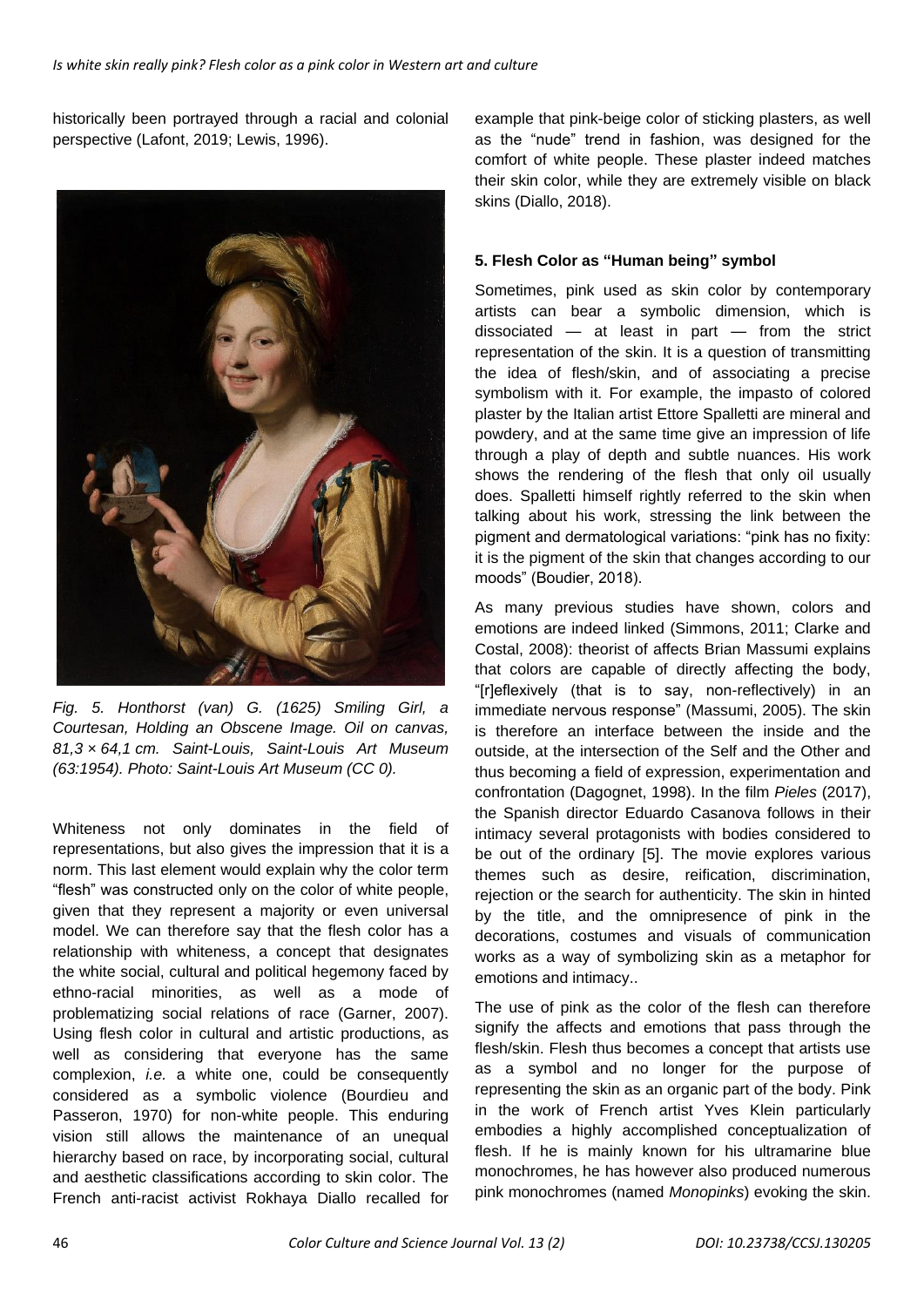Klein's pink refers to material world, in opposition to the immateriality of the blue. The flesh is thus thought not in terms of corporality, as making direct reference to the body and its organicity, but to the flesh as a concept. It refers to materiality perceived as an experience, not as a form (Morineau, 2006), echoing the Maurice Merleau-Ponty's concept of flesh, thought ontologically as an extension of the body, as a part of the world (1979). Other artists such as the French Marguerite Humeau (exhibition *FOXP2* at Palais de Tokyo, Paris, 2016) [6] or the Austrian Pamela Rosenkranz (installation *Our Product*, 2015) [7] have developed this same discourse by using pink as a symbol of the flesh, understood as a common material shared by all human beings. In short, these artists refer to pink as a symbol of life and humanity.

This close association between pink (as the very color of flesh) and human being as a whole was also the grounds on which the esoteric anthroposophical current based its theory. Its creator, Rudolf Steiner, did not strictly write a theory of colors. He nevertheless proposed to assign a meaning to each colors, understood as representing the forces in action in nature: green as the color of plants, white that of light, black that of darkness and the peach-blossom color (*Pfirsichblütfarbe*) that of the human soul. Among them, peach-blossom is a shade of pink that Steiner described with reference to the "color of human flesh, which of course is not exactly the same for different people", admitting therefore that pink cannot signify all skin tones (Steiner, 1921/2010). However, can we really disconnect the flesh color as a symbol of humanity, from the flesh color representation of white bodies? English artist Derek Jarman wondered whether Steiner would have chosen the color of the peach blossom as the color of human existence if he himself had been a black man (Jarman, 1994/2003). We could indeed wonder if the pink flesh as being able to designate the whole of humanity would not have to do with the whiteness of those who make this association (as a reminder, Klein, Humeau and Rosenkranz are also white people).

### **6. Pink as "organic flesh" color**

Perhaps it is necessary to think of the flesh not as indicating the color of the skin, but rather as indicating to what lies below: the muscles and organs, or even the mucous. The art historian Dominique Grisard said for example about the series *Second Skin* (2017) of the Swiss artist Nici Jost that "[p]ink is both skin-deep and flesh and blood" (Grisard, 2019). The artist herself says that pink is a color of "equality and unification" because no matter the skin color, size, ethnicity or gender, our mucous are all the same color (Jost, 2016). However, if the mucous, certain organs or certain meats can effectively be pink or considered as pink colored, it is more the red, which represents our organic interiority: that of the blood coloring the muscles, flowing when the body is opened or injured. Even when the flesh thought as subcutaneous organic matter is represented in pink, the red of the blood is always intrinsically associated with it, both visually and symbolically (Salamandra, 2018).

## **7. Conclusion**

This analysis of the connotations associated with the color flesh reveals the way in which the relations of power (here of race) between dominant and dominated are involved in the history of colors as well as enrich their symbolism. If the use of pink as flesh color in the representations of white bodies corresponds to a logic (admittedly simplified) of transcription of reality, its use as a symbol of complexion *in general* is more problematic. Flesh color is effectively part of a racial perspective, shaped by history and social representations, which we cannot ignore. Similarly, while pink can signify flesh considered as what is common to human existence, it cannot claim any meaning of universality because its symbolic construction is anchored in a white Western art history. This is not to say that artists, theorists or even marketers are racist, but more to contextualize our symbolic systems, the way we deploy them — in particular through color —, and their real effects on individuals.

The ambition of this article was to propose a transmedia and transhistorical vision of the uses of the "flesh color" in the art and the Western culture. The conciseness of the paper's format has forced me to proceed to a synthesis of the examples presented and to a simplification of the analyses. Additional investigations are therefore necessary in order to highlight the variations in the use of flesh color, according to the periods, the geographical areas, but also according to the support.

### **Conflict of interest declaration**

I wish to confirm that there are no known conflicts of interest associated with this publication and there has been no significant financial support for this work that could have influenced its outcome.

### **Funding source declaration**

No funding was received for this work.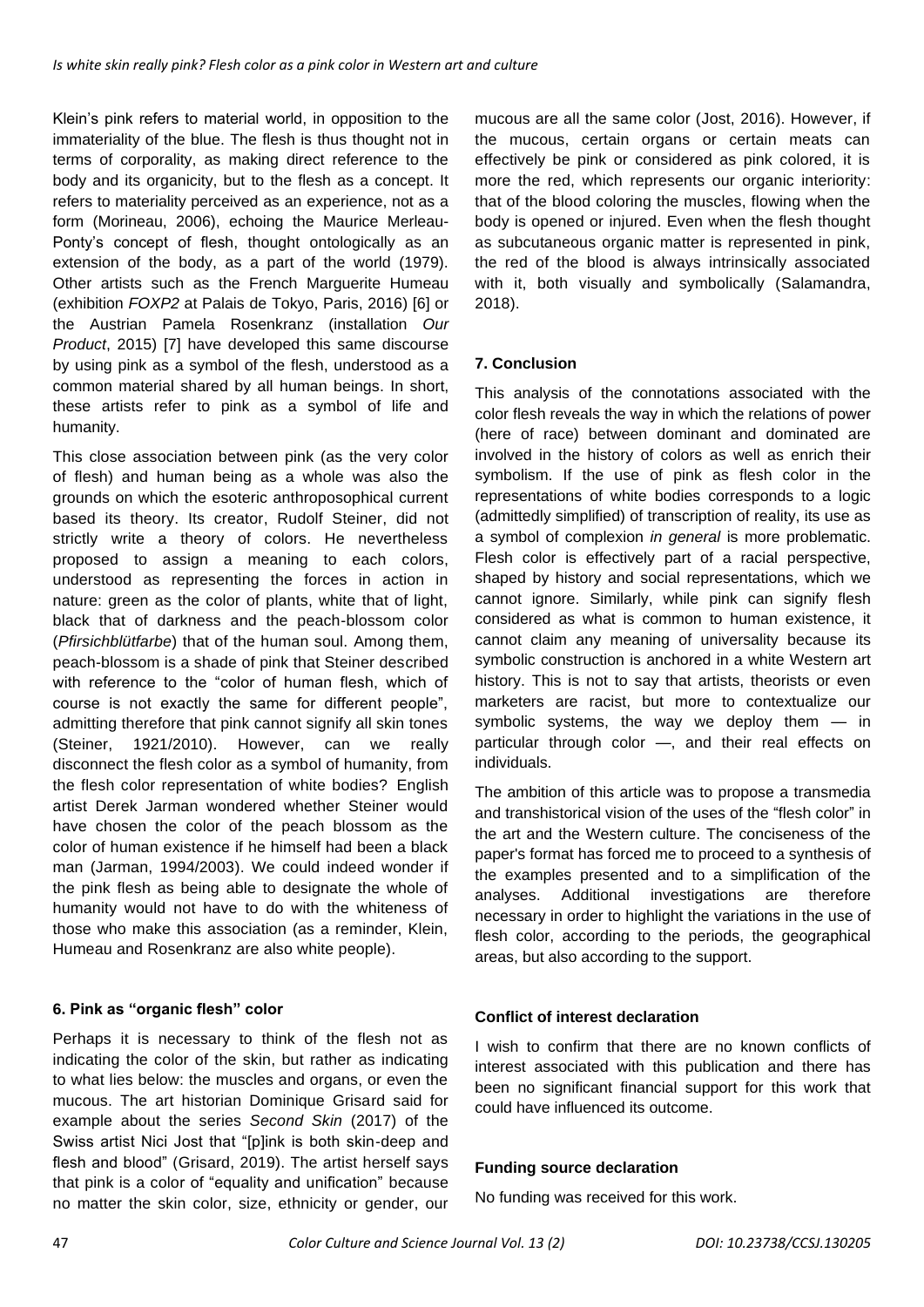#### **Acknowledgment**

I would like to thank Marie-Dominique Gil and Olivier Thuillier for proofreading and translation assistance, as well as Floryan Varennes, Barbara Fulneau and Valérie Agneray for their advice and wise eye on the subject.

#### **Short biography of the author**

Kévin Bideaux is PhD candidate in arts and gender studies at the Laboratoire d'études de genre et sexualité (LEGS, UMR 8238, University of Paris 8). His doctoral research focuses on a better understanding of the uses of pink in the visual arts, marketing, sciences and politics. He is also a visual artist, working essentially with the color pink.

#### **Notes**

[1] This includes black people, but also those sometimes referred to as "brown people", a term that refers to people from the Middle East, North Africa and the Indian subcontinent.

[2] *Verdaccio* is a mixture of black, white, and yellow pigments resulting in a grayish or yellowish soft greenish brown.

[3] I used the methodology used by Kate Hughes and Donna Wyatt to determine the nuances associated with breast cancer (Hughes and Wyatt, 2015). This involves determining skin tones from a sample of digital images collected from internets, responding to a specific keyword. I collected about a hundred unique images responding to the keywords "flesh color" and "nude color" (identified using the Google image search engine), I then determined in each image the significant shade of flesh using an image editing software, and I finally classified each of these shades according to its hue (H), its saturation (S), and its value (V), the HSV model being particularly relevant when it comes to digital images. After having carried out this sampling work, I gathered and condensed all the shades obtained into two hundred-color charts.

[4] These images are most often disseminated on the Internet by commercial sites or photographs of haute-couture shows or celebrities.

[5] A young woman born without eyes is a prostitute to support herself, and counts among her clients an obese woman who lives her lesbianism in secret. A pregnant dwarf is the exploited star of a children's show in which she plays a pink bear. A woman with a deformed face is in a relationship with a man whose skin has suffered severe burns; another young woman has a deformity that has caused her mouth and anus to be inverted. One last character is an exception: a teenager with an able body who dreams of losing his legs to become a mermaid.

[6] For this exhibition, Humeau created white sculptures in the shape of elephants, which she arranged on a pink carpet. The carpet was made especially for the exhibition, from a recipe developed by the artist using the chemical components of a human being (carbon, oxygen, sulphur, calcium, etc.), of which she respects the percentages and quantities (Santa Lucia, 2016).

[7] This installation consists of an impressive basin filled with two hundred and forty thousand liters of a pinkish-colored liquid. The color chosen by Rosenkranz is based on the standard colors of cosmetic industry foundations, which are understood from their shades to be mainly designed for whites people only (Launay, 2015).

#### **References**

Blanchard, P., Boëtsch, G. and Chevé, D. (2008) 'Corps, couleurs, images : l'identité dans tous ses éclats', in Blanchard, P., Boëtsch, G. and Chevé, D. (ed.), *Corps et couleurs*. Paris: CNRS, p. 7-16.

Boudier, L. (2018) 'Ettore Spalletti, une œuvre radicalement minimaliste, tactile et métaphysique', *Télérama*. Available at: https://www.telerama.fr/sortir/ettore-spalletti,-une-oeuvre-radicalementminimaliste,-tactile-et-metaphysique,n5620234.php (Accessed: 28 January 2021).

Bourdieu, P. and Passeron, J.-C. (1970). *La Reproduction: Éléments pour une théorie du système d'enseignement*. Reprint, Paris: Minuit, 2018.

Cennini, C. (*c*.1390) *Il libro dell'arte*. Reprinted in: Gaetano (di), C. and Milanesi, C. (1859) *Il libro dell'arte, o Trattato della pittura di Cennino Cennini*. Florence: Felice Le Monnier. Available at: https://it.wikisource.org/wiki/Il\_libro\_dell%27arte (Accessed: 28 January 2021).

Clarke, T. and Costal, A. (2008) 'The Emotional Connotations of color: A qualitative investigation', *Color. Resarch and Application*, 33(5), p. 406-410. doi: 10.1002/col.20435.

Dagognet F. (1998) *La Peau découverte*. Paris: Les Empêcheurs de penser en rond.

Diallo, R. (2018) 'Le #Sparadrapgate montre comment les spécificités physiques des noir.e.s sont ignorées en France', *Buzz Feed*. Available at: https://www.buzzfeed.com/fr/rokhayadiallo/le-sparadrapgate-montrecomment-les-specificites-physiques#.mt6KLOobL (Accessed: 28 January 2021).

Diderot D. (1876) *Œuvres complètes de Diderot*. Volume 11. Paris: Garnier Frères. Available at: https://gallica.bnf.fr/ark:/12148/bpt6k54010824 (Accessed: 28 January 2021).

Diderot D. and Le Rond d'Alembert, J. (ed.) (1766) *Encyclopédie, ou Dictionnaire raisonné des sciences, des arts et des métiers*. Volume 3. Paris: Briasson, David l'aîné, Le Breton et Durand. Available at: https://gallica.bnf.fr/ark:/12148/bpt6k505351 (Accessed: 28 January 2021).

Didi-Huberman, G. (2008) *La Peinture incarnée*. Paris: Minuit.

Emeriau, C. (2009) 'S'éclaircir pour faire "peau neuve" ?', *Corps*, 7, p. 111-116. doi: 10.3917/corp.007.0111.

Fend, M. (2005) 'Bodily and pictorial surfaces: skin in french art and medicine, 1790-1860', *Art History*, 28(3), p. 311-339. doi: 10.1111/j.0141-6790.2005.00466.x.

Fernandez-Sacco, E. (2001) 'Check your baggage: Resisting whiteness in art history', *Art Journal*, 60(4), p. 58-61. doi: 10.1080/00043249.2001.10792096.

Frost, P. (2010) *Femmes claires, hommes foncés. Les Racines oubliées du colorisme*. Laval: Presses Universitaires de Laval.

Garner, S. (2007) *Whiteness: An introduction*. London and New York, Routledge.

Gettens, R.J., Feller, R.L. and Chase, W. T. (1972) 'Vermilion and cinnabar', Studies in Conservation, 17(2), p. 45-69. doi: Studies in Conservation, 17(2), p. 45-69. doi: 10.1179/sic.1972.006.

Grisard, D. (2019) 'The Im\*possibility of pink', in Jost N. and Grisard D., *Instinctive Desire*. Zurich: Fink, p. 13-60.